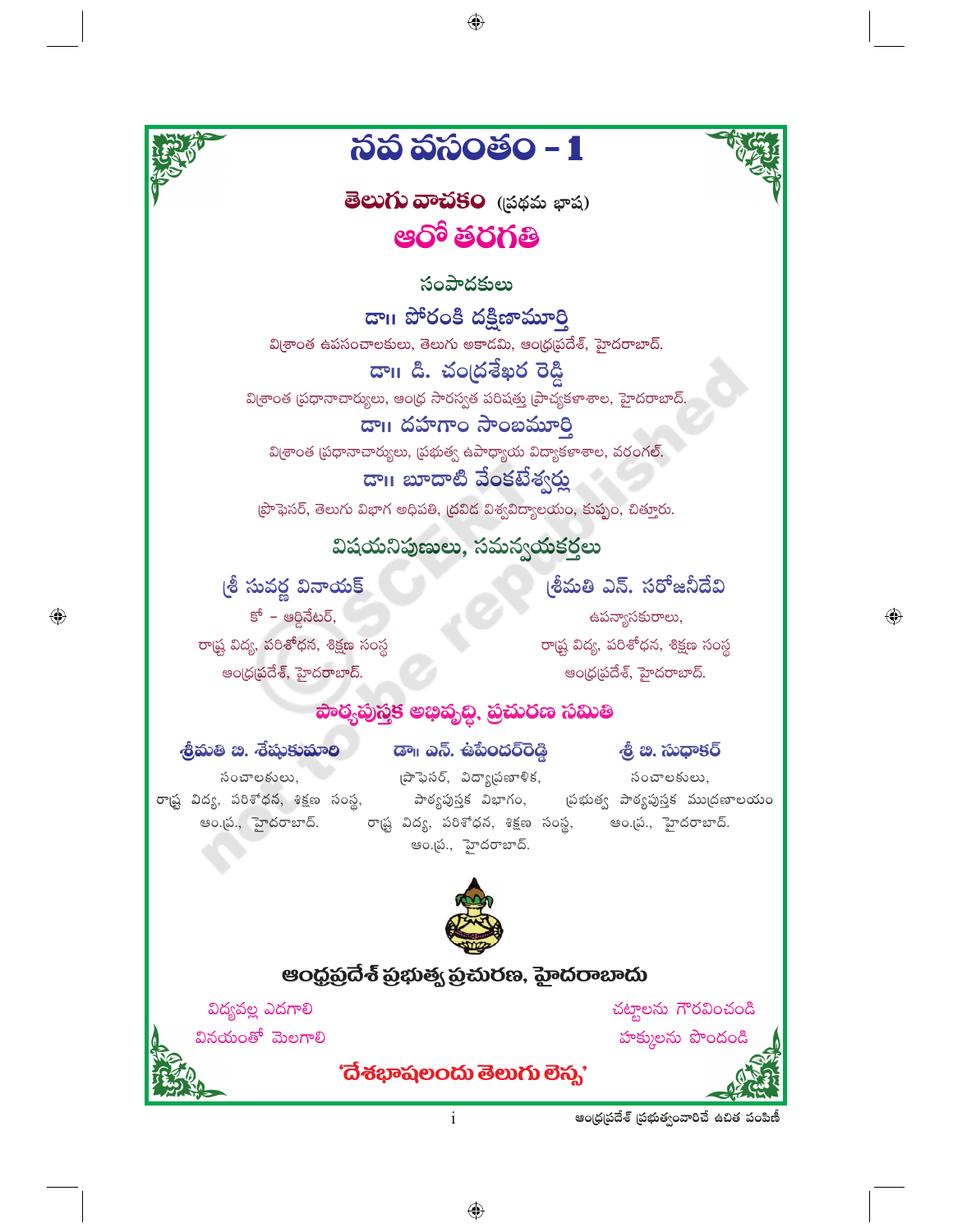

 $\bigoplus$ 

⊕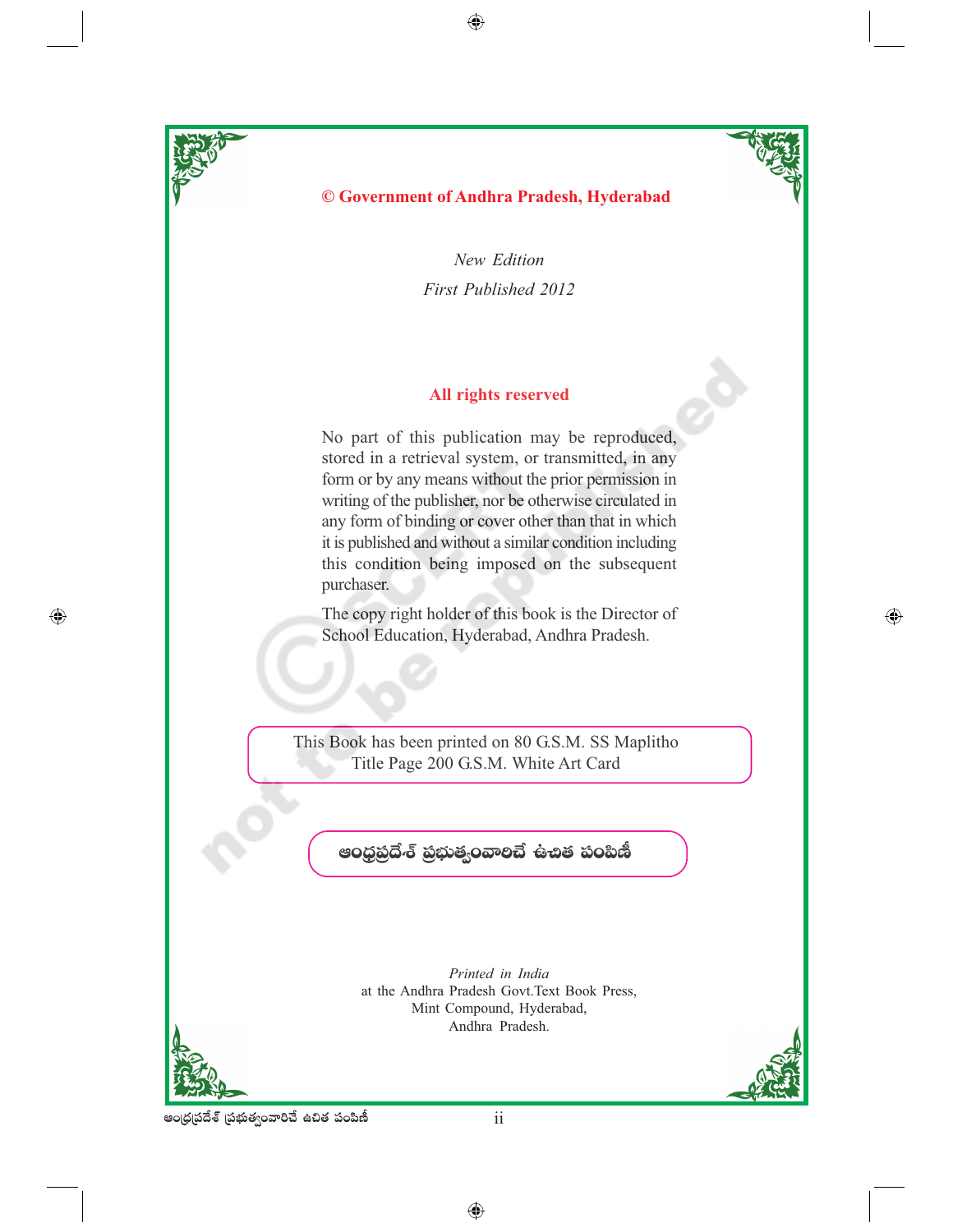### ముందుమాట

⊕

సమస్త [పాణికోటిలో మానవుణ్ణి మహోన్నతుడిగా నిలబెట్టింది భాష. భాష అనంత [పయోజనాల్లో భావ వినిమయం ్రపాథమికమైనదైతే వ్యక్తిత్వవికాసం కీలకమైనది. ఈ రెండూ సాధించడానికి అనువైన సమయం (ప్రాథమికోన్నత విద్యాభ్యాసదశ. ఈ దశ భావిపౌరులకు వారధిలాంటిది. మనిషి జీవితానికి మేలిమలుపులాంటి ఈ దశలో భాష నిర్వహించే పాత్ర ఎంతో (పాధాన్యం సంతరించుకున్నది.

జాతీయ విద్యాప్రణాళిక చ(టం 2005 (NCF-2005), నిర్భంధ ఉచిత విద్యాహక్కు చట్టం−2009ని అనుసరించి పాఠ్యపుస్తకం విద్యార్థిలో ఆలోచనలు రేకెత్తించేదిగా, అన్వేషణకు అవకాశమిచ్చేదిగా, విశ్లేషణధోరణిని పెంచేదిగా ఉండాలి. స్వేచ్చాయుత వాతావరణంలో విద్యార్శలు (పర్నించదానికి, భావవ్యక్తీకరణకు అవకాశం ఉందాలి. నిరంతర మూల్యాంకనానికి, విద్యార్థి స్వీయ మూల్యాంకనానికి, నేర్చుకున్న అంశాలను ఏ మేరకు ఉపయోగించగలుగుతున్నారో తెలుసుకోదానికి వీలు కల్పించాలి.

అం.[ప. విద్యాప్రణాళికా పరిధి ప(తం – 2011ని అనుసరించి పిల్లలు మాతృభాషకు, స్థానిక కళలకు, సంస్థ్రతికి ప్రాధాన్యం ఇవ్వాలి. పిల్లలు తమ ఇంటిభాషలో మాట్లాడేలా, వ్యక్తపరిచేలా అవకాశం ఉండాలి. భాషను కేవలం భావవినిమయ సాధనంగా కాకుండా సంస్థ్రతిసంప్రదాయాలు, ఆచారవ్యవహారాలను కాపాడే సాధనంగా చూడాలి. పిల్లల పరిసరాల్లోని భాషలు, కళలు, ఉత్పత్తి అంశాలు మొదలైనవి భాషాబోధనకు ఆధారం కావాలి. భాషాబోధన (ప్రతిచర్యలు, అన్వేషణలు, విశ్లేషణలు, కాల్పనికత, సృజనాత్మకత అంశాలతో కూడి ఉండాలి.

పై నిర్దిష్ట సూత్రాలననుసరించి ఆలోచనల్ని రేకెత్తించడం, విచక్షణతో వ్యవహరించడం, భాషాభివృద్ధికి తోద్చడం, మానవత్వపు విలువలు పెంపొందించడం, పిల్లల భాషకు (పాధాన్యమివ్వడం, స్థానిక సంస్థ్రతిసం(ప్రదాయాలకు సముచిత స్థానమీయడం, కళలను [పోత్సహించడం వంటివి మౌలికాంశాలుగా చేసుకొని ఈ నూతన పాఠ్యపుస్తకం తయారుచేశారు. ఆ లక్ష్యాలు చేరుకోదానికి అనువైన అభ్యాసాలను నిర్దేశించారు. నిరంతర మూల్యాంకనానికి అవకాశమిస్తూ యూనిట్ల విభజన చేశారు.

విద్యార్థులు 5వ తరగతి పూర్తి చేసుకొనేనాటికే (తవణ, భాషణాలతోపాటు పఠన, లేఖన సామర్థ్యాలను సాధిస్తారు కాబట్టి, భాషద్వారా లభించే ఇతర సామర్థ్యాలను తగిన మేరకు వాళ్ళకు అందజేసే (పయత్నం ఈ పాఠ్యపుస్తకం చేసింది. తెలుగు మాతృభాషగా, ప్రథమ భాషగా ఈ బాధ్యత వహించడం అనివార్యం, అత్యంతావశ్యకం.

ఈ తరగతిలో దేశభక్తి, నైతికవిలువలు, ఉత్తమగుణాలు, వృద్ధులపట్ల వైఖరి, సామాజిక స్పృహ, భాషాభిరుచి, సమానత్వం, ప్రకృతిపట్ల (పేమ, పర్యావరణంపట్ల బాధ్యత, వర్లన, సృజనాత్మకత తదితరాంశాలు ఆధారంగా పాఠాలను చేర్చారు.

 $\textcolor{black}{\textcolor{black}{\bigcirc}}$ 

ఉపవాచకాన్ని కలిపి ముద్రించడమే గాక పద్య, గద్య భాగాలను ఉపవాచకంతో కలిపి యూనిట్లుగా విభజించడం మరో స్పష్టమైన మార్పు. దీనివల్ల యూనిట్వారీగా విద్యార్థులు ఏమేమి నేర్చుకోవాలనే విషయంపట్ల ఉపాధ్యాయులకూ, విద్యార్థులకూ స్పష్టమైన అవగాహన కలుగుతుంది. అంతేకాదు, విద్యార్థులు స్వయంగా తమ సామర్థ్యాలను (స్వీయరచన, సృజన, అవగాహన, అభిరుచి, భాషాంతరీకరణ, వ్యవహార రూపం మార్పు...) మెరుగు పెట్టుకొనే అవకాశం ఈ పాఠ్యపుస్తకం కల్పిస్తున్నది. దీంతో పాటు (పతి పాఠమూ ముగిసిన వెంటనే విద్యార్థి తను ఏం నేర్చుకొన్నాడో పరిశీలించుకునే అవకాశం 'నేనివి చేయగలనా?' అనే శీర్షిక కల్పిస్తున్నది. ఇది విద్యార్థులకే గాక, విద్యార్థుల తల్లిదం(దులకు కూడా పిల్లల సామర్థ్య సాధనను తెలుసుకొనే అవకాశం కల్పిస్తున్నది.

పాఠ్యపుస్తకం ఎంత గొప్పదైనా అది ఉపాధ్యాయునికి బోధనలో సహాయకారి మాత్రమే. ఉపాధ్యాయుడు సమర్థంగా ఉపయోగించడం ద్వారానే పాఠ్యపుస్తకం గొప్పతనం చ్రకటితమౌతుంది.

పుస్తక రూపకల్పనలో ఉపాధ్యాయులు, ఉపన్యాసకులు, భాషావేత్తలు, అనుభవజ్ఞులైన పెద్దలెందరో పాల్గొన్నారు. చి[తకారులు, డిటిపి నిర్వాహకులు (శమకోర్చి అందంగా తీర్చిదిద్దేందుకు కృషి చేశారు. సమన్వయకర్తలు, సంపాదకులు, కార్యనిర్వహణాధికారులు తమ బాధ్యతలు సమర్థంగా పూర్తిచేశారు. జాతీయస్థాయిలో ఢిల్లీ విశ్వవిద్యాలయం వి[శాంత ్టపొఫెసర్ గౌ॥ రమాకాంత్ అగ్నిహోత్రిగారు అందించిన సహకారం అమూల్యం. అందరికీ అభినందన పూర్వక కృతజ్ఞతలు. ఈ పాఠ్యపుస్తకం (పాథమిక, ఉన్నత స్థాయిల్లోని భాషావిద్యకు మధ్య వారధిగా తోడ్చదుతుంది. పిల్లలు తమ దైనందిన వ్యవహారాలను తెలుగు భాషలో సమర్థంగా నిర్వహించుకోడానికి ఉపయోగపదుతుందని, పిల్లల్లో స్వీయరచన, సృజనాత్మక రచన పట్ల ఆసక్తిని పెంపొందిస్తుందని ఆశిస్తున్నాం. విద్యాప్రమాణాలను సాధించడానికి, భాషాభిరుచిని కలిగించడానికి పిల్లలకు, ఉపాధ్యాయులకు ఇద్దరికీ మార్గదర్శకంగా ఈ పాఠ్యపుస్తకం ఉంటుందని విశ్వసిస్తున్నాం.

|                    | ొంమతి బి. శషుకుమారి                                           |  |  |
|--------------------|---------------------------------------------------------------|--|--|
| මියි : 18-02-2012  | సంచాలకులు                                                     |  |  |
| స్థలం : హైదరాబాదు. | రాష్ట్ర విద్య, పరిశోధన, శిక్షణ సంస్థ, ఆంధ్ర(పదేశ్, హైదరాబాదు. |  |  |

ఆంధ్రప్రదేశ్ (పభుత్వంవారిచే ఉచిత పంపిణీ

 $8.400 \times 10^{-4}$ 

⊕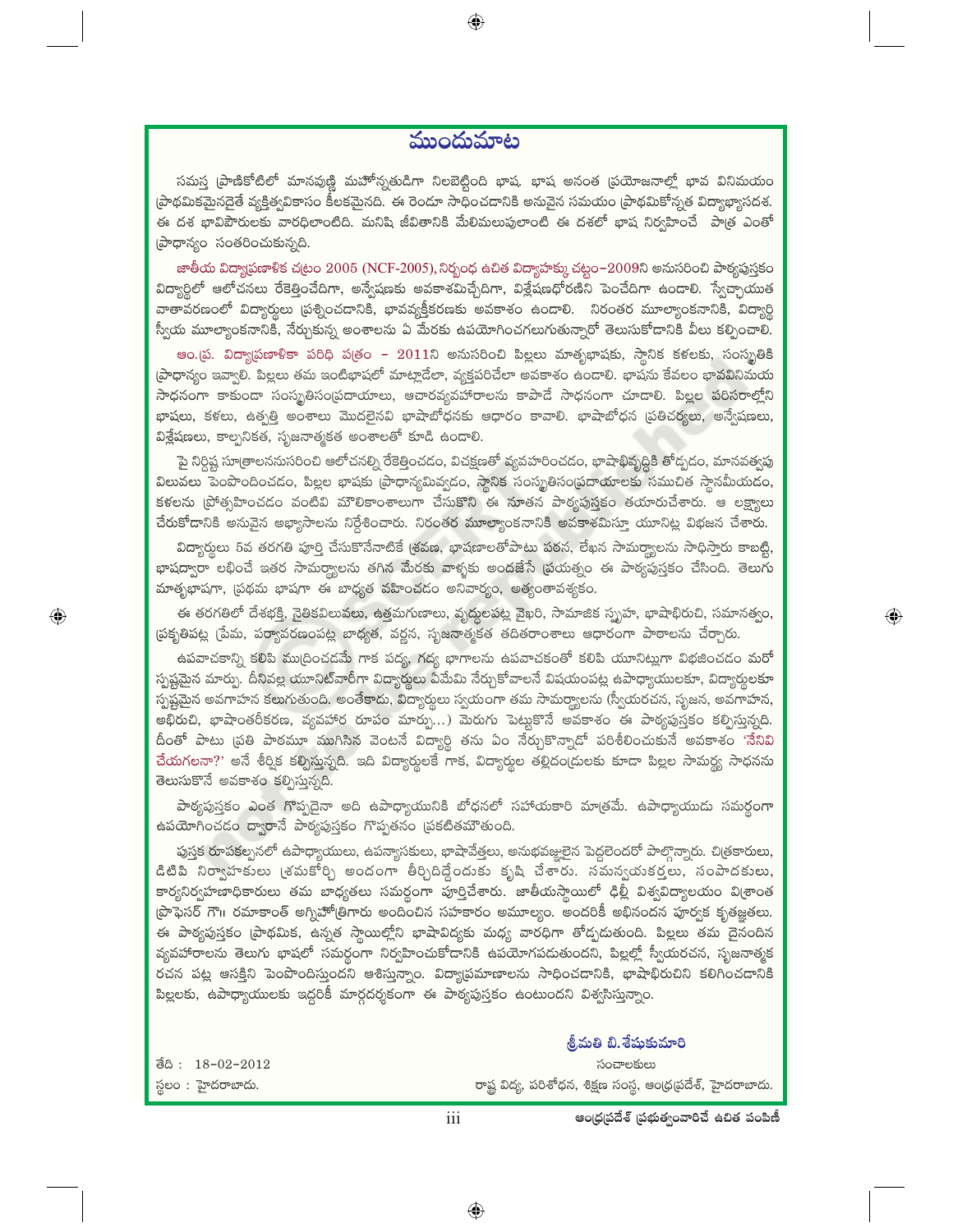

# వందే మాతరం

⊕



 $\bigoplus$ 

– బంకించంద్ర ఛటర్జీ

వందే మాతరం వందే మాతరం సుజలాం సుఫలాం మలయజ శీతలాం సస్యశ్యామలాం మాతరం వందే మాతరం శు(భజ్యోత్సాపులకిత యామినీ<mark>ం</mark> ఫుల్లకుసుమిత (దుమదళ శోభినీం సుహాసినీం సుమధుర భాషిణీం సుఖదాం వరదాం మాతరం వందే మాతరం.

## మా తెలుగు తల్లి

ంకరంబాడి సుందరా

మా తెలుగు తల్లికి మల్లెపూదంద మా కన్నతల్లికి మంగళారతులు కడుపులో బంగారు కనుచూపులో కరుణ చిరునవ్వలో సిరులు దొరలించు మా తల్లి గలగలా గోదారి కదిలిపోతుంటేను బిరబిరా కృష్ణమ్మ పరుగులిదుతుంటేను బంగారు పంటలే పందుతాయి మురిపాల ముత్యాలు దొరలుతాయి అమరావతీ నగర అపురూప శిల్పాలు త్యాగయ్య గొంతులో తారాదు నాదాలు తిక్కయ్య కలములో తియ్యందనాలు నిత్యమై, నిఖిలమై నిలిచియుండేదాక రు(దమ్మ భుజశక్తి, మల్లమ్మ పతిభక్తి తిమ్మరుసు ధీయుక్తి, కృష్ణరాయల కీర్తి మా చెవుల రింగుమని మారుమ్రోగేదాక నీ ఆటలే ఆదుతాం – నీ పాటలే పాదుతాం జై తెలుగు తల్లీ ! జై తెలుగు తల్లీ! జై తెలుగు తల్లీ!



 $iv$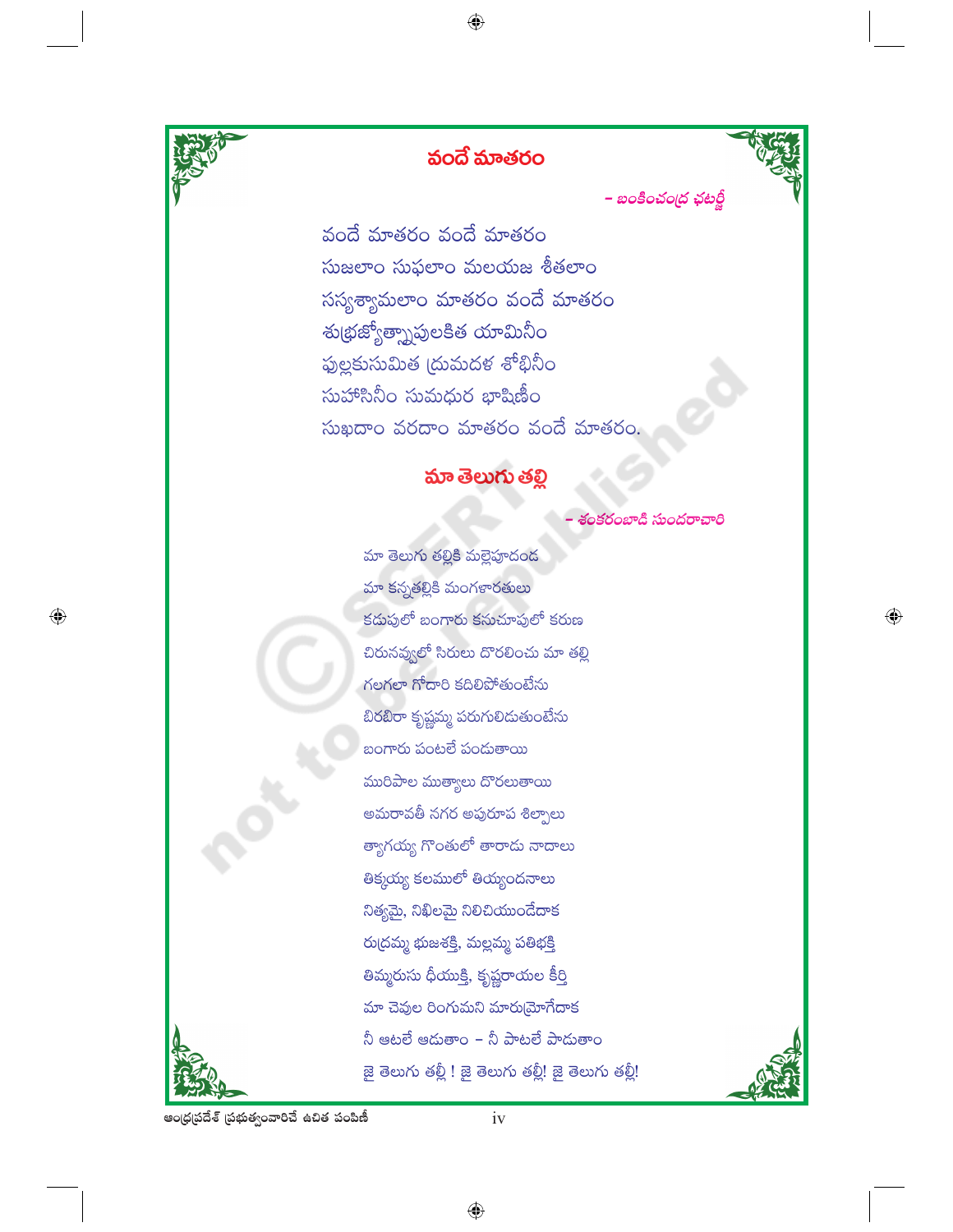

 $\bigoplus$ 

ఆంధ్రప్రదేశ్ (పభుత్వంవారిచే ఉచిత పంపిణీ

 $\bigoplus$ 

 $\overline{\mathbf{V}}$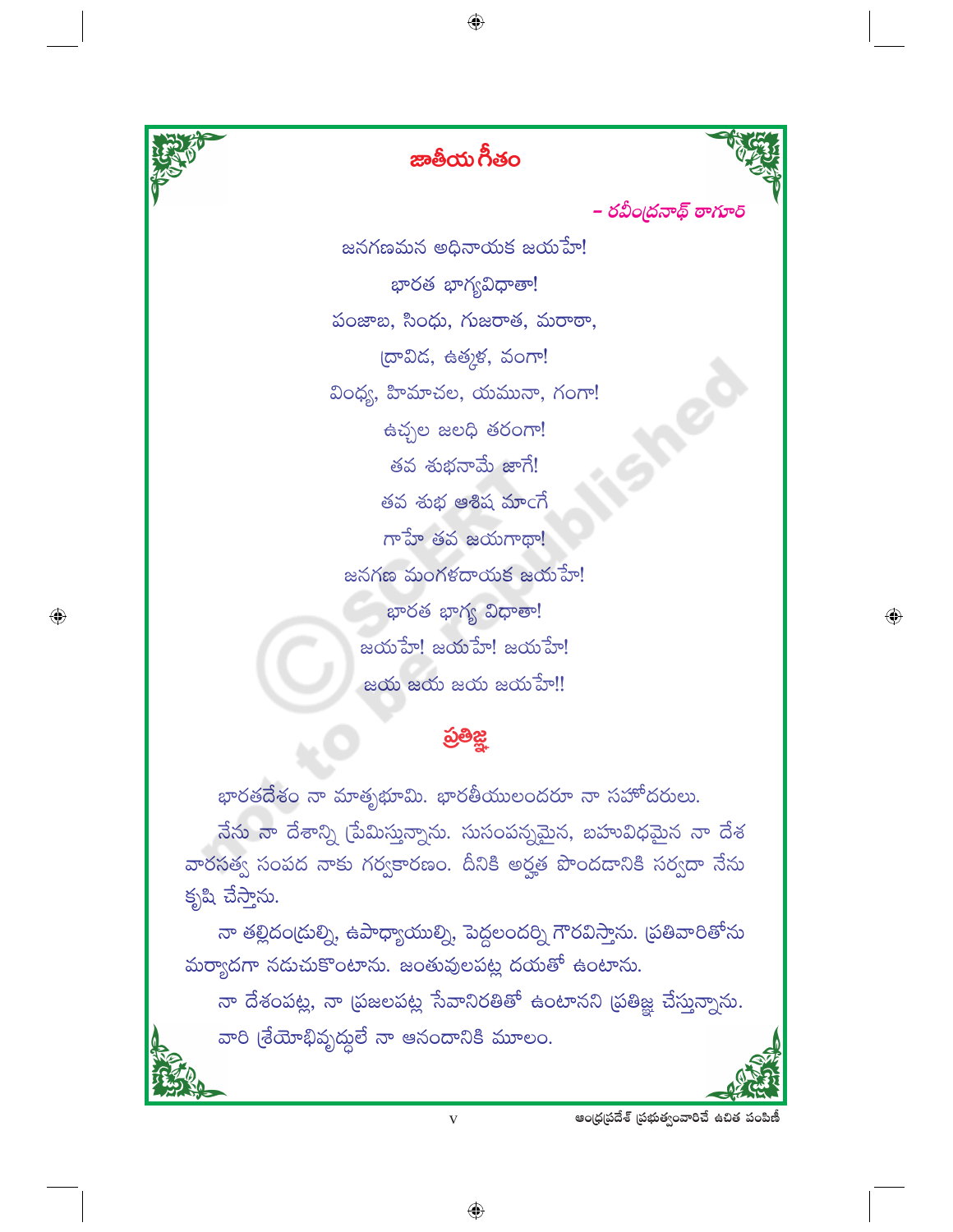# $\hat{\mathbf{G}}$ බాధ్యాయులకు సూచనలు ...

 $\bigoplus$ 

- విద్యాసంవత్సరం (పారంభంలోనే (పారంభ పరీక్ష నిర్వహించి, పిల్లల స్థాయిని అంచనా వేయాలి. తరగతిలోని అందరు పిల్లలకూ తప్పనిసరిగా చదవడం, రాయడం సామర్థ్యాలు ఉండేట్లు జూన్, జూలై మాసాల్లో తగిన శిక్షణనివ్వాలి.
- పాఠాలు బోధించదానికి ముందు పుస్తకం ఉద్దేశాన్ని, సాధించాల్సిన సామర్థ్యాలను అవగాహన చేసుకోవాలి. పుస్తకం ఆరంభంలోనే సాధించాల్సిన సామర్థ్యాల జాబితా పొందుపరిచారు.
- ఈ పుస్తకంలోని 18 పాఠాలను 4 యూనిట్లుగా విభజించారు. (పతి యూనిట్లో గద్య, పద్యపాఠాలతోపాటు ఉపవాచక పాఠాలనూ చేర్చారు. యూనిట్లు పూర్తిచేయవలసిన మాసాలనూ సూచించారు. ఏ నెలలో పూర్తిచేయాల్సిన పాఠాలను ఆ నెలలోనే పూర్తిచేయడానికి ప్రయత్నించాలి.
- $\bullet$  పాఠాలను పూర్తిచేయడమంటే పిల్లల్లో ఆశించిన సామర్థ్యాలను సాధించడమని అర్థం. [పతి పాఠానికీ సంబంధించిన సామర్థ్యాలను 80% పిల్లలు సాధించిన తరవాతనే మరొక పాఠాన్ని ప్రారంభించాలి.
- ఈ పుస్తకంలోని చాలా పాఠాలు (పాచీన, ఆధునిక సాహిత్యంనుండి సేకరించినవి. కొన్ని పాఠాలు మాత్రం పాఠ్యపుస్తక రచయితలు రూపొందించారు. కాబట్టి పాఠ్యబోధనకు ముందే సంబంధిత మూలగ్రంథాలు చదివి, పూర్వగాథలను, నేపథ్యాలను, పాఠ్య ఉద్దేశ్యాలను ఆకళింపు చేసుకొని, విద్యార్థులకు వివరించాలి.
- (పతి పాఠానికీ ముందు పిల్లలను ఆలోచింపజేయడానికి, పాఠంవైపు ఉన్ముఖీకరించడానికి సన్నివేశాలను / సంఘటనలను / చి(తాలను పొందుపరిచారు. వాటికింద (పశ్నలు ఇచ్చారు. వాటి ఆధారంగా పిల్లల ఆలోచనకు, వివేచనకు, మాట్లాడే సామర్థ్యానికి పదుసు పెట్టాలి.

 $\textcolor{black}{\textcolor{black}{\bigoplus}}$ 

- [పతి పాఠానికీ ముందు పిల్లలకు సూచనలున్నాయి. వీటి ఉద్దేశ్యం పిల్లలు పాఠం చదివి అర్థం చేసుకోవడం; తెలియని పదజాలం, ఇతర విషయాలకు సంబంధించిన వివరాలను ఇతరులనుంచి తెలుసుకోవడం. తప్పనిసరిగా పిల్లలు వ్యక్తిగతంగా చదివేలా చూడాలి.
- పాఠాల స్వభావాన్నిబట్టి బోధన వ్యూహాలను ఎంపిక చేసుకోవాలి. ఏ వ్యూహమైనా పిల్లలకు ప్రశ్నించే అవకాశం కల్పించడం, అందరినీ భాగస్వాములను చేయడం (పధానం.
- పద్యాలూ, గేయాలూ, రాగ, భావయుక్తంగాను, కవితలను అనుభూతి (పధానంగాను, వివిధ (పక్రియలను శైలీభేదాన్ని అనుసరించి చదవడం; విద్యార్థులు అది ఆకళింపు చేసుకొని, స్వీయశైలితో భావస్పోరకంగా చదవగలిగే సామర్థ్యాన్ని పెంపొందించేవిధంగానూ – పఠన చర్య సాగాలి. తరవాతే పాఠ్యాంశ వివరణ, ఇతర సామర్థ్యాల సాధనకు (పయత్నించాలి.
- $\bullet$  కథలకు సంబంధించిన పాఠాలను బోధించేటప్పుడు, కథలోని కొంతభాగాన్ని చెప్పి, మిగతా అంశం పిల్లలే తెలుసుకొనేలా ఆసక్తిని రగిలించి, వాళ్ళచేత చదివించాలి.
- పిల్లలు పాఠ్యాంశంపైన, కవిభావనపైన తమ సొంత అభి[ప్రాయాలు [పకటించే అవకాశం కల్పించాలి. వాళ్ళ భావాలను ఖండించడంగానీ, వాటితో విభేదించడంగానీ చేయగూడదు. చర్చించి మంచీ చెదులను సహనంతో విశ్లేషించాలి. బహుకోణాల్లో వాళ్ళు ఆలోచించేట్లు చేయాలి. ఆయా సందర్భాలలో తాముంటే ఏం చేస్తారో చెప్పమనాలి.
- బోధనాభ్యసన (ప(కియల తర్వాత 'ఇవి చేయండి' శీర్విక కింద ఉన్న కృత్యాలను కింది విధంగా నిర్వహించాలి.

 $\textcolor{black}{\textcolor{black}{\bigcirc}}$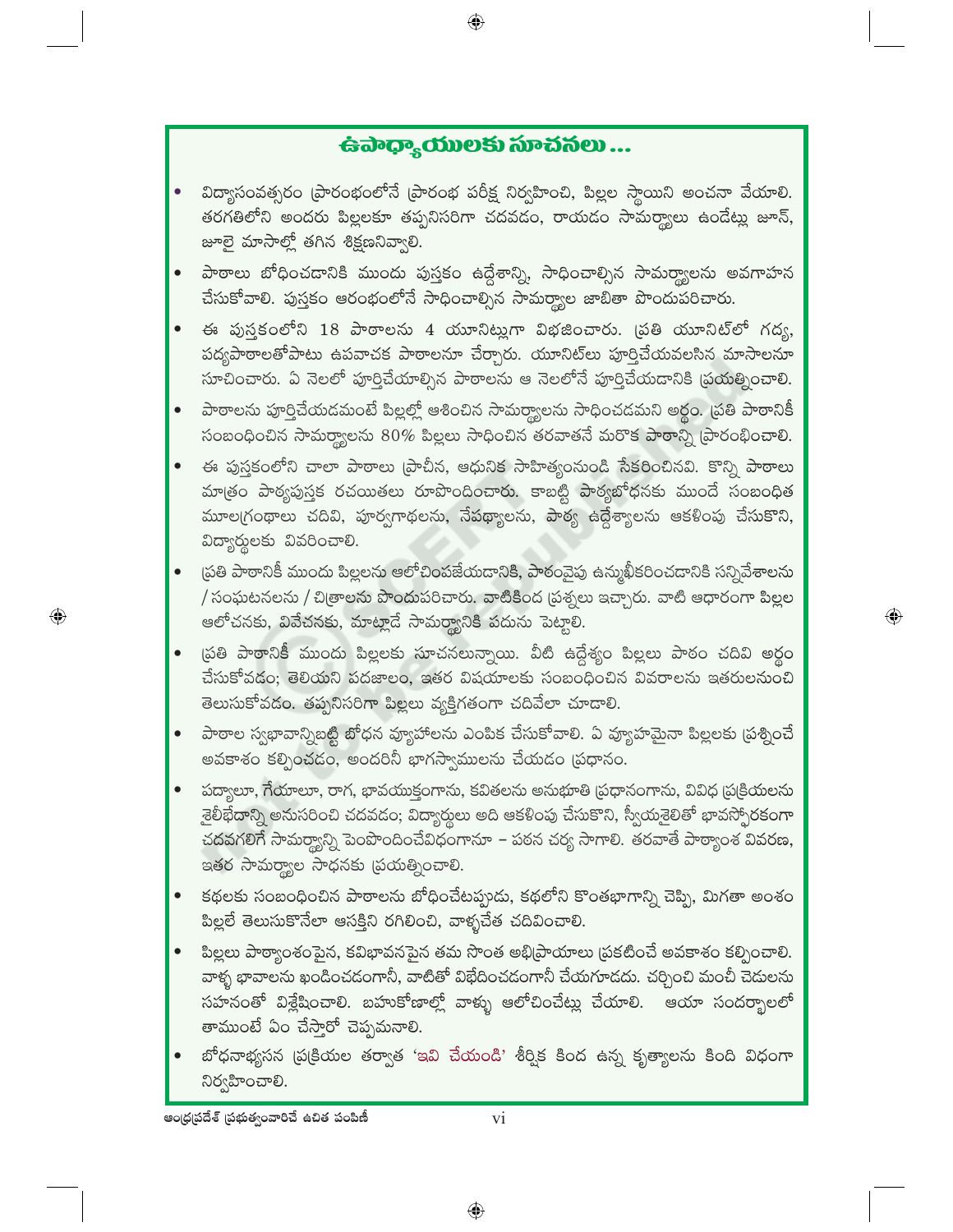'వినడం - మాట్లాడడం' అభ్యాసం పూర్తి తరగతిగది కృత్యంగా నిర్వహించాలి.

 $\mathbf{I}$ .

П.

 $\textcolor{black}{\textcolor{black}{\bigcirc}}$ 

'చదవడం – రాయడం' అభ్యాసాలు జట్లలో చర్చించి, తర్వాత వ్యక్తిగతంగా చేసేటట్లు చూడాలి. "స్వీయరచన'లో ఒక్కొక్క ప్రశ్నకు తరగతి గదిలో సమాధానాలు రాబట్టి, దోషసవరణ చేసి, Ш. వ్యక్తిగతంగా రాసేట్లు (పోత్సహించాలి. 'పదజాలం' అభివృద్ధి కృత్యాల్లో జట్టుపని తరవాత వైయక్తిక (పయత్నానికి అవకాశం కల్పించాలి. IV. 'సృజనాత్మకత,' VI (పశంస, VII (పాజెక్టుపని – అభ్యాసాల గురించి పిల్లలకు అవగాహన V. కల్పించి, జట్లవారీగా చేయించి, తప్పనిసరిగా (పదర్శింపజేయాలి. పాఠశాల (గంథాలయంలో ఆ సంపుటాలను భ(దపరచాలి. VIII. 'భాషను గురించి తెలుసుకుందాం' అభ్యాసాలకు అనుమానోపపత్తి పద్ధతిననుసరించి, సాధ్యమైనన్ని ఎక్కువ ఉదాహరణలనిచ్చి, సూత్రాన్ని గ్రహింపజేయాలి. తరవాత అవగాహనతో వ్యక్తిగతంగా వాళ్ళు అభ్యాసాలు చేయగలిగేటట్లు (పోత్సహించాలి. ఇతర మాతృభాషల పిల్లలు తమ సొంతభాషలో ద్రకటించిన భావాలను తెలుగుతో అన్వయించి చర్చించాలి. అవగాహన కల్పించి, తెలుగులో రాసేట్లు చూడాలి. స్రతి పాఠం చివరా 'నేనివి చేయగలనా?' అన్న శీర్షికతో స్వీయ మూల్యాంకనానికి సంబంధించిన ప్రశ్నలున్నాయి. అవి పిల్లలు తమను తాము అంచనా వేసుకోవడానికి నిర్దేశించినవి. పిల్లలే వాటిని గుర్తించేలా చూదాలి. తరవాత ఎక్కువమంది పిల్లలు ఏ అంశాల సాధనలో వెనకబడితే ఆయా సంబంధిత అంశాల పునర్భలనానికి కృషిచేయాలి. వ్రతి పాఠానికీ సంబంధించిన అనుబంధ అంశాలను విరివిగా అధ్యయనం చేసేందుకోసం, (పాజెక్టుపనులు, (పశంసాకృత్యాలకోసం పాఠశాల (గంథాలయాన్ని వినియోగించుకొనేట్లు (పోత్సహించాలి. ఏ పాఠాన్ని (అంశాన్ని) బోధిస్తున్నా సందర్భానుసారంగా నైతిక, మానవ విలువలు, కళలు, సంస్థ్రతి, జాతీయత, సమానత్వం, మానవత, శాగ్రీయ దృష్టి, పర్యావరణ పరిరక్షణ, (పత్యేకావసరాలు గల పిల్లలపట్ల సహానుభూతి తదితరాంశాలపైన చర్చింపజేయాలి. పిల్లలకు చెప్పాలి. పరివర్తన కోసం (పయత్నించాలి. నిరంతర సమగ్ర మూల్యాంకనంలో భాగంగా సామర్థ్యాలవారీగా పిల్లల (పగతిని నమోదు చేయాలి. ఇందుకోసం (పత్యేకంగా ఒక రిజిష్టరు నిర్వహించాలి. జూలై, సెప్టెంబర్, డిసెంబర్, ఫి(బవరి మాసాల్లో పిల్లల (పగతిని నమోదు చేయాలి. అక్టోబర్, ఏ[ిల్ మాసాల్లో టర్మ్ పరీక్షలు నిర్వహించాలి. ఈ పరీక్షలకోసం సామర్థ్యాలు ఆధారంగా ప్రశ్నప(తాలు ఉపాధ్యాయులే తయారుచేసుకోవాలి. పిల్లల (పగతిని అంచనావేయదానికి వాళ్ళ నోటుపుస్తకాలతో పాటు అసైన్మెంట్లు, (పాజెక్టుపనులు, స్థితంస కృత్యాలు, సృజనాత్మకత, పిల్లల డైరీలను, ఉపాధ్యాయడైరీని, పోర్తుఫోలియో మొదలయిన అంశాలను కూడా తప్పనిసరిగా పరిగణనలోకి తీసుకోవాలి. (పతి రోజూ పిల్లలచేత డైరీ రాయించాలి. ఇందుకోసం పిల్లలకు ఒక (పత్యేక నోటుపుస్తకం ఉండాలి. తాము చదివిన (గంథాలయ పుస్తకాలు, విన్న పాఠాలు, పాఠ్యాంశాలకు చెందిన అభ్యాసాలు, కృత్యాలు, తాజెక్టు పనులు మొదలయినవి ఆధారంగా దినచర్యలో రాసేలా చూడాలి. ద్రుధానంగా పిల్లలు తమ అభి[పాయాలను, అనుభూతులను రాసేట్లు [పోత్సహించాలి. ఆంధ్రప్రదేశ్ (పభుత్వంవారిచే ఉచిత పంపిణీ vii

 $\textcolor{black}{\textcolor{black}{\bigoplus}}$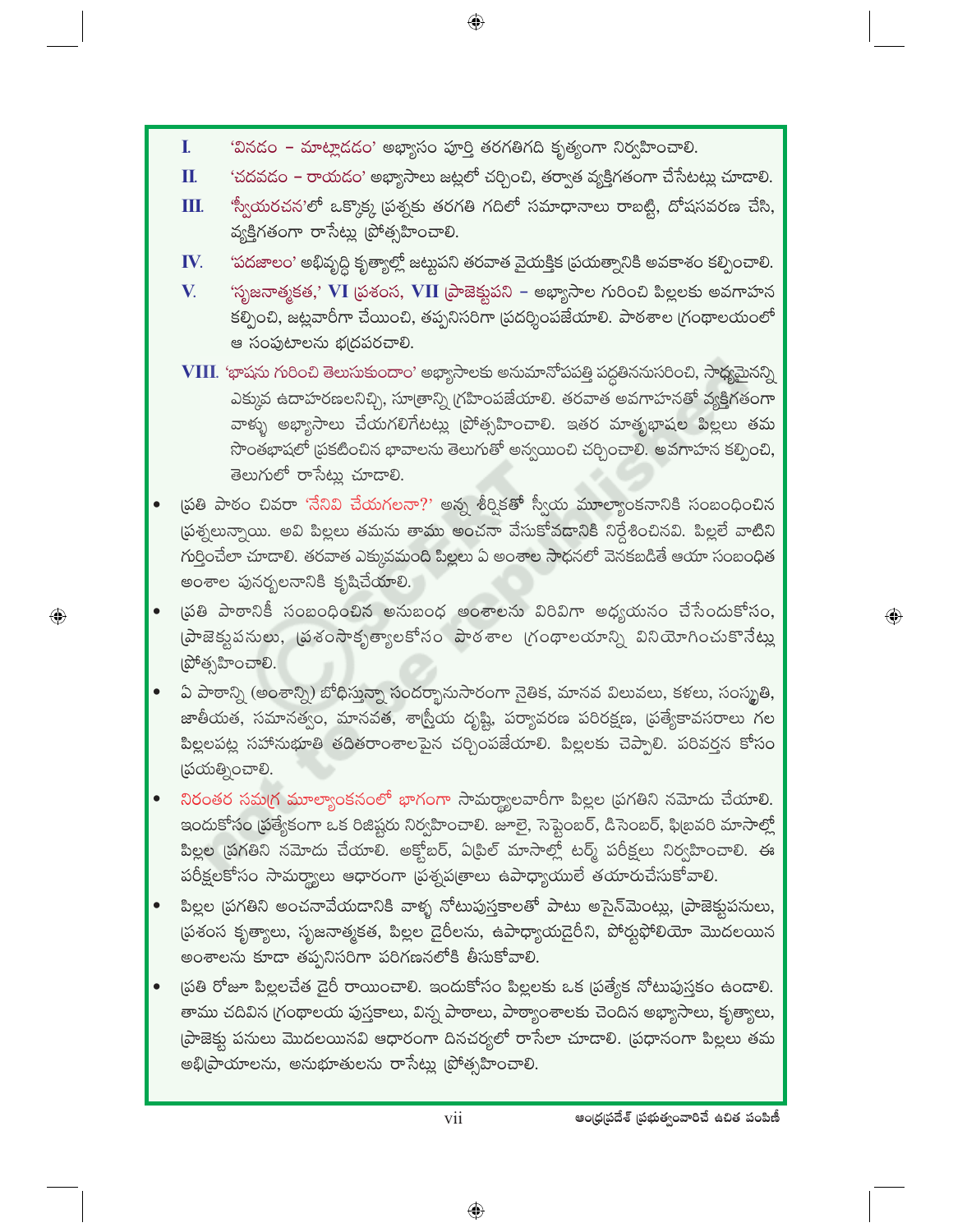# <mark>రూపక</mark>ల్పనలో పాల్గొన్నవారు

 $\bigoplus$ 

(శీ సువర్ణ వినాయక్ కో–ఆర్ధినేటర్ – విద్యాపణాళిక, పాఠ్య పుస్తక విభాగం, రాష్ట్ర విద్య, పరిశోధన, శిక్షణ సంస్థ, హైదరాబాద్.

(లీ పల్లైర్ల రామమోహనరావు, స్మూల్ అసిస్టెంట్ (తెలుగు), ZPHS, గంగారం, మహబూబ్నగర్ జిల్లా.

> **దా !! ఎస్. రఘు**, తెలుగు పండితులు, ZPHS, నామవరం, నల్గొంద జిల్లా.

డా॥ పి.ఎస్. ప్రకాశరావు, స్మూల్ అసిస్టెంట్ (తెలుగు), SBMR, GHS, పిఠాపురం, తూర్పు గోదావరి జిల్లా.

(లీ సి. హెచ్. గణపతి శర్మ, స్మూల్ అసిస్టెంట్ (తెలుగు), ZPHS, ఉప్పల్, కరీంనగర్ జిల్లా.

(లీ ముదిగొండ (లీరామశార్ష్మి, స్మూల్ అసిస్టెంట్ (తెలుగు), ZPSS, కొమ్మినేపల్లి, ఖమ్మం జిల్లా.

<mark>దా। అదువాల సుజాత</mark>, అసిస్టెంట్ ప్రొఫెసర్ (తెలుగు), శాతవాహన విశ్వవిద్యాలయం, కరీంనగర్.

 $\bigoplus$ 

 $\overline{\mathbf{c}}$ ం బాం.వి.ఎస్. సత్యనారాయణ, శెలుగు లెక్చరర్, సర్ సి.ఆర్.ఆర్.బి.ఇది. కళాశాల, ఏలూరు.

(<mark>లీమతి వంగీపురం స్వర్ణలత</mark>, ఉపాధ్యాయిని, ZPHS, పాతపట్టిసం, పశ్చిమ గోదావరి జిల్లా.

(లీ కూరె<mark>క్భ (లీనివాస్</mark>, స్మూల్ అసిస్టెంట్ (తెలుగు), ZPHS, పోచంపల్లి, నల్గొంద జిల్లా

> **ల్రీ బీర త్రీనివాస్**, ఉపాధ్యాయులు PS వెలేరు, ఖమ్మం జిల్లా.

(శీ వి. చెన్నయ్య (దోరవేటి), స్మూల్ అసిస్టెంట్ (తెలుగు), ZPHS, నార్సింగి, రంగారెడ్డి జిల్లా.

(ஜீ ஜுஜ் ஜீச் ஜூலை, கலை ல்க்கீஸ்,  $GHS$  (పోలీస్ బాయిస్), అంబర్ పేట్, హైదరాబాద్.

డా।। దోనెపూడి నరేశు బాబు, తెలుగు పండితులు,  $ZPHS, \hbox{${\cal F}\!\!\!\!$}$ ్పాడు, కర్నూలు జిల్లా.

(శీ ఎస్. సుబ్రమణ్యం నాయుడు, స్మూల్ అసిస్టెంట్ (తెలుగు), ZPHS, కె. యం. ఫురం, చితూరు జిల్లా.

> (శీ గంగా కాశీనాథ్, శెలుగు పండితులు, ZPHS, కొత్తాపూర్, మెదక్ జిలా.

 $e^{\frac{\xi}{2}}$  కడియాల మధుసూదన్ రావు, స్మూల్ అసిస్టెంట్ (తెలుగు), రైల్వే మిక్స్*డ్*స్మూల్, గుంటుపల్లి, కృష్ణా జిల్లా.

ZPHS, కొత్తఅరూరు, చిత్తూరు జిల్లా.

 $\bigoplus$ 

- **్రీ బోధనం నర్సిరెడ్డి**, స్మూల్ అసిస్టెంట్ (తెలుగు), ZPHS, పాములపహాడ్, నల్గొండ జిల్లా.
- (**లీ (లీనివాసుల రఘురామ్**, ఉపాధ్యాయుడు, MPPS, [රංශීංරි, గుంటూరు జిల్లా.

### చిత్రకారులు

(ஜீ ඞி. కిషోర్ కుమార్, ఉపాధ్యాయుడు, UPS, అల్వాల, నల్గొండ జిల్లా.

**బ్రీ కె.బాబు,** ద్రధానోపాధ్యాయుడు ZPHS, వజ్జిపల్లి, నిజామాబాద్ జిల్లా.

### ಲೆ – ಪಿಟ್, ಷಿಷ್ಪನಿಂಗಿ

(శీ కె. సుధాకరాచారి, ఉపాధ్యాయుడు, UPS, నీలికుర్తి, వరంగల్ జిల్లా.

(లీ కిషన్ తాటోజు, కంహ్యటర్ అపరేటర్, రాష్ట్ర విద్య, పరిశోధన, శిక్షణ సంస్థ, హైదరాబాద్.

ఆంధ్రప్రదేశ్ (పభుత్వంవారిచే ఉచిత పంపిణీ

viii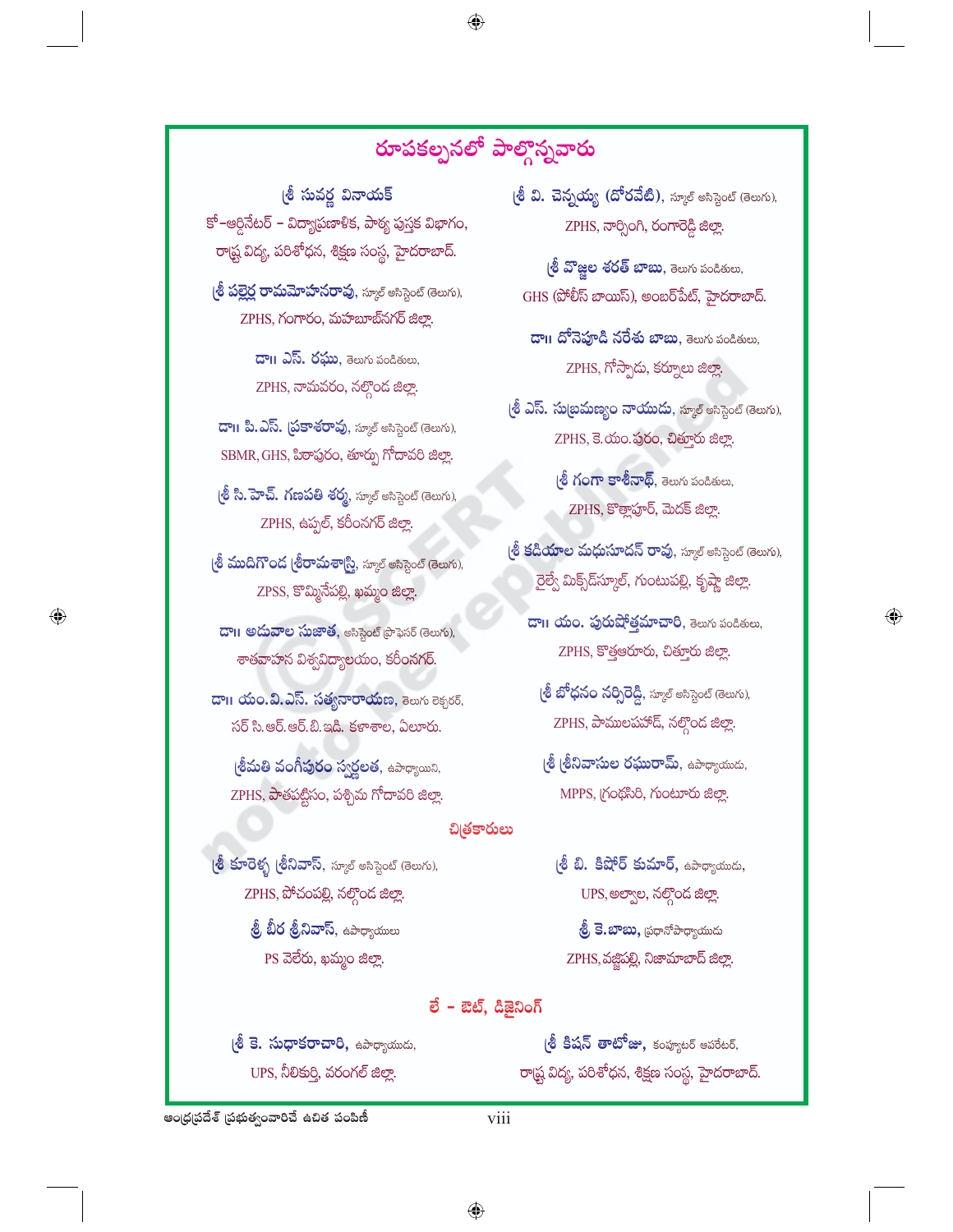| విషయసూచిక                                                                                    |                                                       |                                                            |                                                   |            |                |  |
|----------------------------------------------------------------------------------------------|-------------------------------------------------------|------------------------------------------------------------|---------------------------------------------------|------------|----------------|--|
| యూనిట్                                                                                       | పాఠంపేరు                                              | ఇతివృత్తం – చ్రక్రియ                                       | కవి / రచయిత                                       | మాసం       | పుట            |  |
|                                                                                              | 1. ఆకాశంనిండా                                         | 'దేశభక్తి' - గేయం                                          | దేవులపల్లి వేంకటకృష్ణశాస్ర్                       | జూన్       | $\mathbf{1}$   |  |
|                                                                                              | 2. జారిన గుండె                                        | వృద్దలపట్ల వైఖరి - కథానిక                                  | మధురాంతకం రాజారాం                                 | జూలై       | $\overline{7}$ |  |
|                                                                                              | 3. మణిపూసలు                                           | నైతిక విలువలు - పద్యం                                      | $\sim$ อ้งออ                                      | , ,        | 14             |  |
|                                                                                              |                                                       | 4. త్యాగం(ఉపవాచకం) <mark>త్యాగబుద్ధి, విక్రమార్క కథ</mark> | మూలం: వి(కమార్క కథలు                              | ఆగష్ట      | 23             |  |
|                                                                                              | 5 . స్నేహబంధం                                         | 'నీతి' - పంచతంౖత కథ                                        | మూలం: చిన్నయసూరి                                  |            | 27             |  |
|                                                                                              | 6. మోగిన గంటలు                                        | మానవత్వపు విలువలు - గేయకథ                                  | కరుణ్మశీ                                          | సెప్టెంబర్ | 35             |  |
|                                                                                              | 7. క్రీడావార్త                                        | (§ీడావార్త                                                 | రచయితల బృందం,                                     |            | 44             |  |
| $\mathbf I$                                                                                  | 8. మేము సైతం                                          | సామాజిక స్ఫృహ - లేఖ                                        | వార్తాపఱికలు<br>రచయితల బృందం                      | అక్టోబర్   | 54             |  |
|                                                                                              | 9. సోమనా(ది                                           | భాషాభిరుచి - చారిత్రక వీరగాథ                               | మూలం: సురవరం (పతాప                                |            | 63             |  |
|                                                                                              | (ఉపవాచకం)                                             |                                                            | ెండ్డిగారి `హైందవధర్మవీరులు' <mark> </mark>       |            |                |  |
|                                                                                              | 10. ఓ కూనలమ్మ!                                        | నైతిక విలువలు, సామాజిక స్పృహ -                             | ఆరు(ద                                             | నవంబర్     | 69             |  |
|                                                                                              |                                                       | గేయకవిత (ముక్తకాలు)                                        |                                                   |            |                |  |
|                                                                                              | 11. మన భాషలు                                          | భాషాభిరుచి - సంభాషణ                                        | రచయితల బృందం                                      | $, ,$      | 77             |  |
| $\mathbf{m}$                                                                                 |                                                       | 12 .కళ్ళుండీ చూడలేక నికలాంగుల ఆత్మవిశ్వాసం-ఆత్మకథ          | మూలం: ఎన్.సి.ఇ.ఆర్.టి.                            |            | 87             |  |
|                                                                                              |                                                       | పాఠ్యాంశం                                                  |                                                   |            |                |  |
|                                                                                              | 13. కుసుమోపదేశం                                       | $\,$ బ్రకృతి-పర్యావరణం-ఆధునిక పద్యం $\,$                   | డా॥ వానమామలై వరదాచార్యులు <mark> </mark> డిసెంబర్ |            | 95             |  |
|                                                                                              | 14. ఎలుకమ్మ పెళ్ళి                                    | పఠనాభిరుచి - హాస్యకథ                                       | ఎన్.బి.టి. సరసవినోద కథలు                          | $, ,$      | 103            |  |
|                                                                                              | $(a\ddot{\omega} \text{ar} \breve{\omega} \text{so})$ |                                                            |                                                   |            |                |  |
|                                                                                              | 15. మధువనం                                            | వర్ణన/రసానుభూతి బ్రాచీన పద్యం                              | ಮುಲ್ಲ                                             | జనవరి      | 107            |  |
|                                                                                              | 16. నేనైతే                                            | సృజనాత్మక, కాల్పనిక వ్యాసం                                 | రచయితల బృందం                                      | ఫిబ్రవరి   | 117            |  |
| $\mathbf{I}$                                                                                 | 17. సరదా పద్యాలు                                      | బాషాభిరుచి - పద్యం                                         | వివిధ కవులు                                       | ,,         | 127            |  |
|                                                                                              | 18. ఎత్తుకు పైఎత్తు                                   | పఠనాభిరుచి - అద్భుతకథ                                      | మూలం: ఎన్.బి.టి.                                  | ,,         | 135            |  |
|                                                                                              | (ఉపవాచకం)                                             |                                                            | సరసవినోద కథలు                                     |            |                |  |
| గమనిక : 1. ఉపవాచకం పాఠాలు కేవలం పిల్లలచేత చదివించడానికి ఉద్దేశించినవి. వీటిని మిగతా పాఠాలలాగ |                                                       |                                                            |                                                   |            |                |  |
| బోథించకుండా పిల్లలచేత చదివించాలి. మాట్లాడించాలి. వాక్ట సాంతమాటల్లో రాయించాలి.                |                                                       |                                                            |                                                   |            |                |  |

 $\bigoplus$ 

 $2.$  \*' ఈ గుర్తుగల పద్యాలను కంఠస్థం చేయించాలి. ప్రతినెలా కంఠస్థ పద్య పఠన పాటీలు ನಿರ್<sub>ಯ</sub>ವಾಂ-ಪಾಲಿ.

 $\bigoplus$